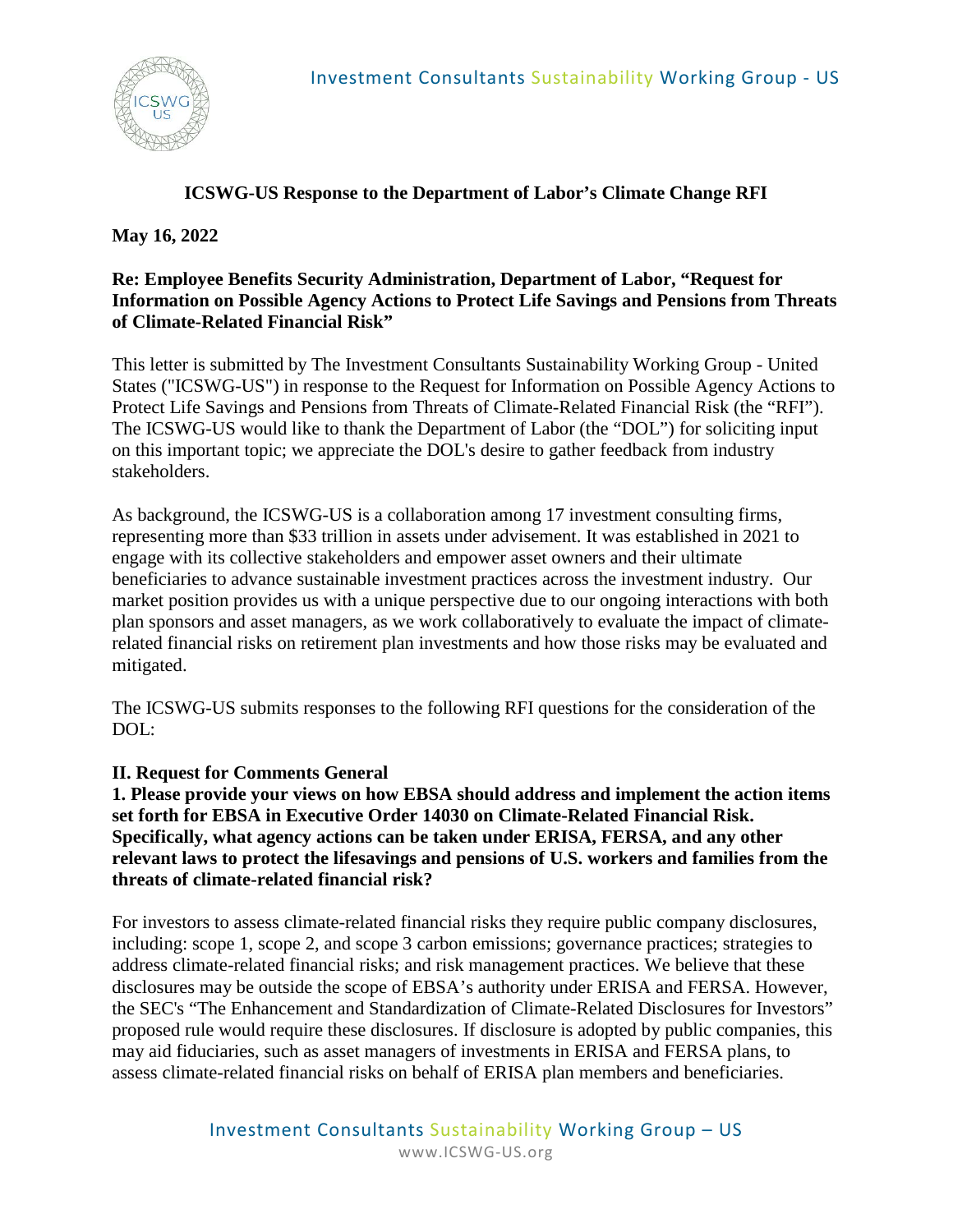

Disclosure of climate-related financial risks directly to individual ERISA and FERSA plan members and beneficiaries should be consistent with communication of other financial risks.

**2. Executive Order 14030 uses the phrase ''climate-related financial risk'' to encompass a wide variety of risks under two broad categories: Physical risks and transition risks. What are the most significant climate-related financial risks to retirement savings and why?**  Climate-related financial risks include both physical risks and transition risks, defined as follows by the International Sustainability Standards Board (ISSB):

*Physical Risks: Risks resulting from climate change that can be event-driven (acute) or from longer-term shifts (chronic) in climate patterns. These risks may carry financial implications for entities, such as direct damage to assets, and indirect effects of supply-chain disruption. Entities' financial performance may also be affected by changes in water availability, sourcing and quality; and extreme temperature changes affecting entities' premises, operations, supply chain, transportation needs and employee safety.*

*Transition Risks: Risks from moving to a lower-carbon economy may entail extensive policy, legal, technology and market changes to address mitigation and adaptation requirements relating to climate change. Depending on the nature, speed and focus of these changes, transition risks may pose varying levels of financial and reputational risk to entities.*

As these definitions reveal, the financial materiality and magnitude of either physical or transition climate risks will vary by asset class, by sector and industry within asset classes, and even by individual company and physical asset. Importantly, as the economy transitions, respect for fundamental labor principles and rights are important to the success of an economy wide transition, and could directly affect ERISA pension plan members.

Bodies such as the ISSB are striving to establish global disclosure standards that investors can then analyze and interpret the implications of for their investment portfolio; this type of disclosure would be analyzed by fiduciaries such as asset managers that manage assets on behalf of ERISA and FERSA members and beneficiaries to assess materiality to relevant investments. ICSWG-US supports disclosure standards that are as globally consistent as possible to provide fiduciaries with financially material information on climate-related risks.

#### **3. Should EBSA collect data on climate-related financial risk for plans? If so, please specify with as much precision as possible what information EBSA could and should collect, potential sources of such information, as well as how EBSA should collect it.**

EBSA should not collect data on climate-related financial risk for plans at this time. Until there are disclosure standards in place, or a standardized framework and data sources, it would be difficult, if not impossible, to require plan sponsors to report on climate-related financial risks. Challenges that exist currently are: a lack of understanding by plan fiduciaries about climate-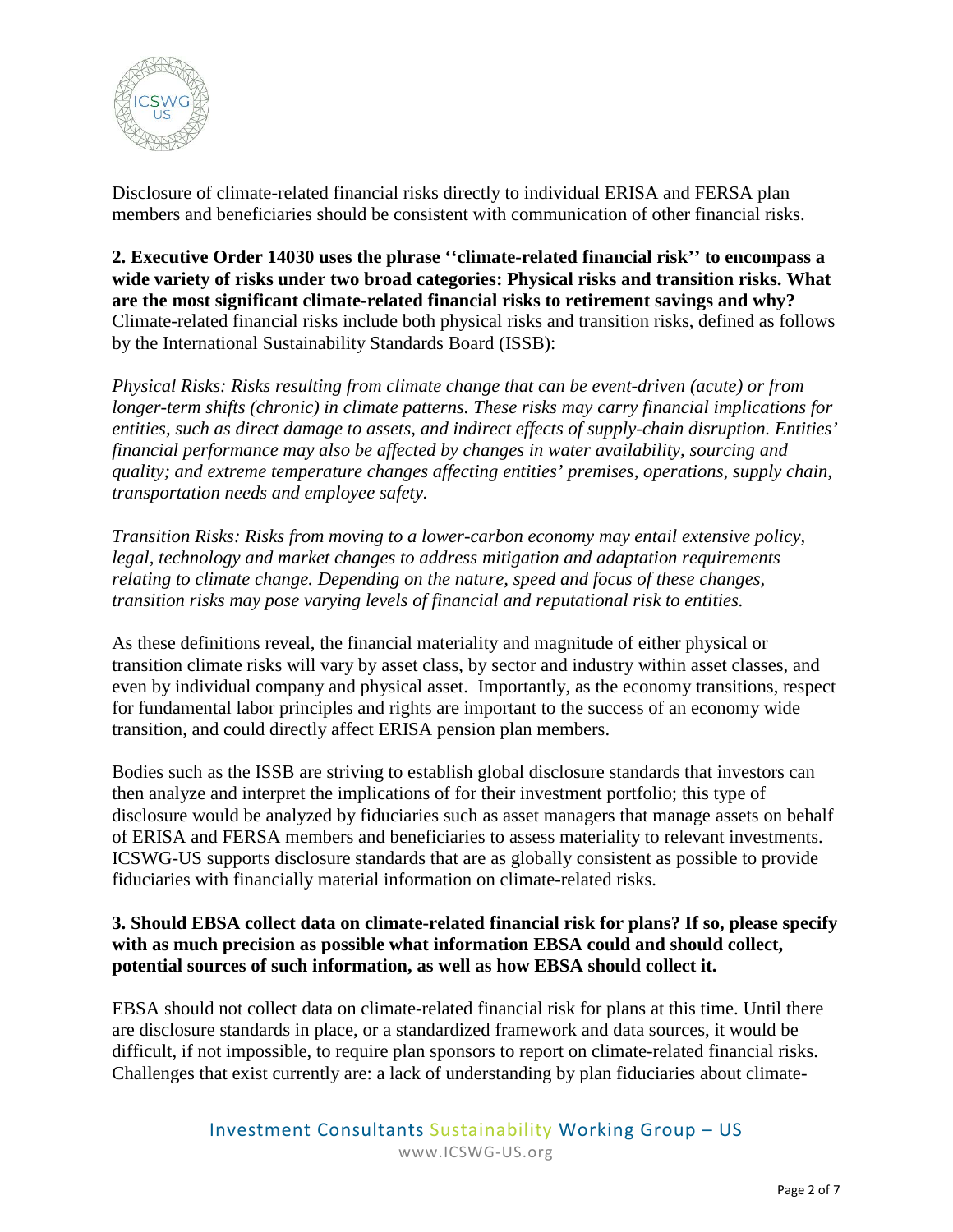

related financial risks; clarity on reliable sources of data; consistency of data; insufficient personnel resources to take on the additional task of reporting; and lack of regulatory guidance.

If EBSA is able to resolve the jurisdictional issues regarding its authorities under ERISA and FERSA, we believe that, once disclosure standards are in place, it could be practical to have plan sponsors report at a plan-level, the aggregated risks identified through standardized disclosures. It would be essential to provide specific guidance to plan fiduciaries on what data to report, how to report it, and where to obtain the data. The disclosure standards would likely start at the individual reporting company level and be aggregated by asset managers into a summary for individual investment options. Once this milestone has been met, the standardized data at the investment option level, it could then be aggregated and summarized at a plan level. Without having the data standardized as it flows through the asset managers/investment options, this would put an additional burden on plan fiduciaries to attempt to make sense of the data or outsource the task to a third party which would be an additional fee. Once the standardized data is aggregated at the plan level, it could then be reported to the EBSA through a separate schedule to the Form 5500, or other filings that are already in place. Without standardization in the process and data, the output will not be meaningful to the EBSA and plan participants/beneficiaries.

A consideration for adding this requirement at the investment product level is that asset managers may need to increase fees due to additional reporting requirements, purchasing data sources, and other administrative work. This increase in fees would then be passed on to the investors.

**4. Should EBSA use Form 5500 Annual Return/Report (''Form 5500'') to collect data on climate-related financial risk to pension plans? For example, EBSA could add questions to the Form 5500 to collect data on climate-related financial risks to retirement plans and their service providers. For instance, the Form 5500 could try to collect information about whether and how plan investment policy statements specifically address climate-related financial risk, whether service providers disclose or meet metrics related to such financial risks, and whether and how plans have factored climate-related financial risk into their analysis of individual investments or investment courses of action. Similarly, the Form 5500 could try to collect data on whether, and how, plan fiduciaries voted on proxy proposals involving climate-related financial risk. If you think EBSA should use the Form 5500 to collect this, or similar, information, please specify the data that should be collected, how it should be presented as part of the Form 5500, and how collecting that data or information would help protect the life savings and pensions of U.S. workers and families from the threats of climate-related financial risk.**

At this time, we do not believe EBSA should use Form 5500 to collect data on climate-related financial risk to pension plans. Given the lack of standardization, the responses to questions, even just a 'yes' or 'no' on the Form 5500 would be subjective and inconsistent. This could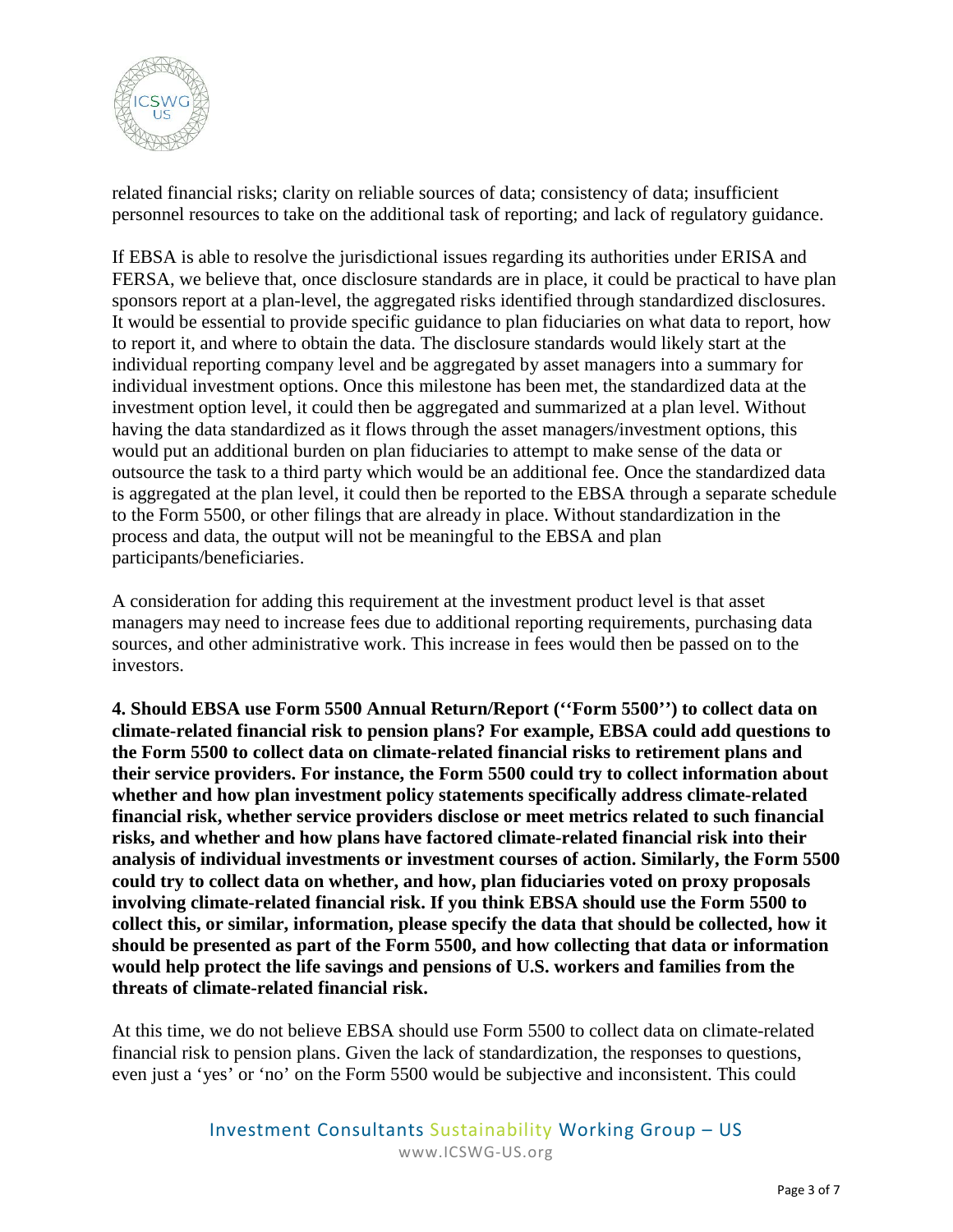

potentially open the door for differences in interpretation and potential litigation risk as filed Form 5500's are public.

When/if data and disclosures are standardized and can be reported by plans objectively and consistently, we believe reporting to the EBSA could be useful.

**5. Other than the Form 5500, are there other methods of collecting data on climate-related financial risks to plans that EBSA should consider? For instance, should the Department conduct an information request/survey on plan sponsor or employee awareness of such risks, and if so, should that information request categorize the information based on plan size, e.g., large plans versus small plans, or segmented in another way?**

ERISA plan sponsors face a wide variety of investment market and economic risks in managing retirement assets. These plan sponsors navigate these risks on an ongoing basis. It does not seem appropriate for EBSA to require reporting on one specific type of risk (climate risk) but not holistically on investment risks, such as credit risk, interest rate risk, liquidity risk, volatility risk, or capital impairment risk. This would appear to be outside of EBSA's scope as a governing body. With regard to a voluntary survey of plan sponsors regarding how this type of risk is treated, this may be helpful for fact-finding. However, we do not support the surveying of plan participants directly, as "climate risk" is but one of a wide variety of investments risks, and it is not traditionally the role of EBSA to educate investors on each individual type of risk in the markets.

**6. Should administrators of ERISA plans be required to publicly report on the steps they take to manage climate-related financial risk and the results and outcomes of any such steps taken, in a form that is more easily accessible to the public, and timelier, than the Form 5500? If so, what alternative to the Form 5500 could be used for such a report, how should this report be compiled, what should be the contents, and how should it be made available to the public?**

We strongly recommend against this sort of requirement. ERISA plan sponsors face a very wide variety of market and economic risks in overseeing retirement assets. It is unclear to us why a single potential risk (climate risk) would warrant special treatment in this regard. Furthermore, we believe this sort of reporting requirement could be overly burdensome to ERISA plans, especially for smaller plans with fewer resources. This requirement may also open up ERISA plans to the risk of litigation.

**7. Changes in the financial markets, particularly an increased number of metrics and tools allowing for additional analyses of investments, give ERISA plan fiduciaries more information on which to make decisions on climate-related financial risk factors in evaluating the merits of competing investment choices. Some private sector sources are developing structured ESG research data for evaluating corporate performance. What are the best sources of information for plan fiduciaries to utilize in evaluating such risks with** 

> Investment Consultants Sustainability Working Group – US www.ICSWG-US.org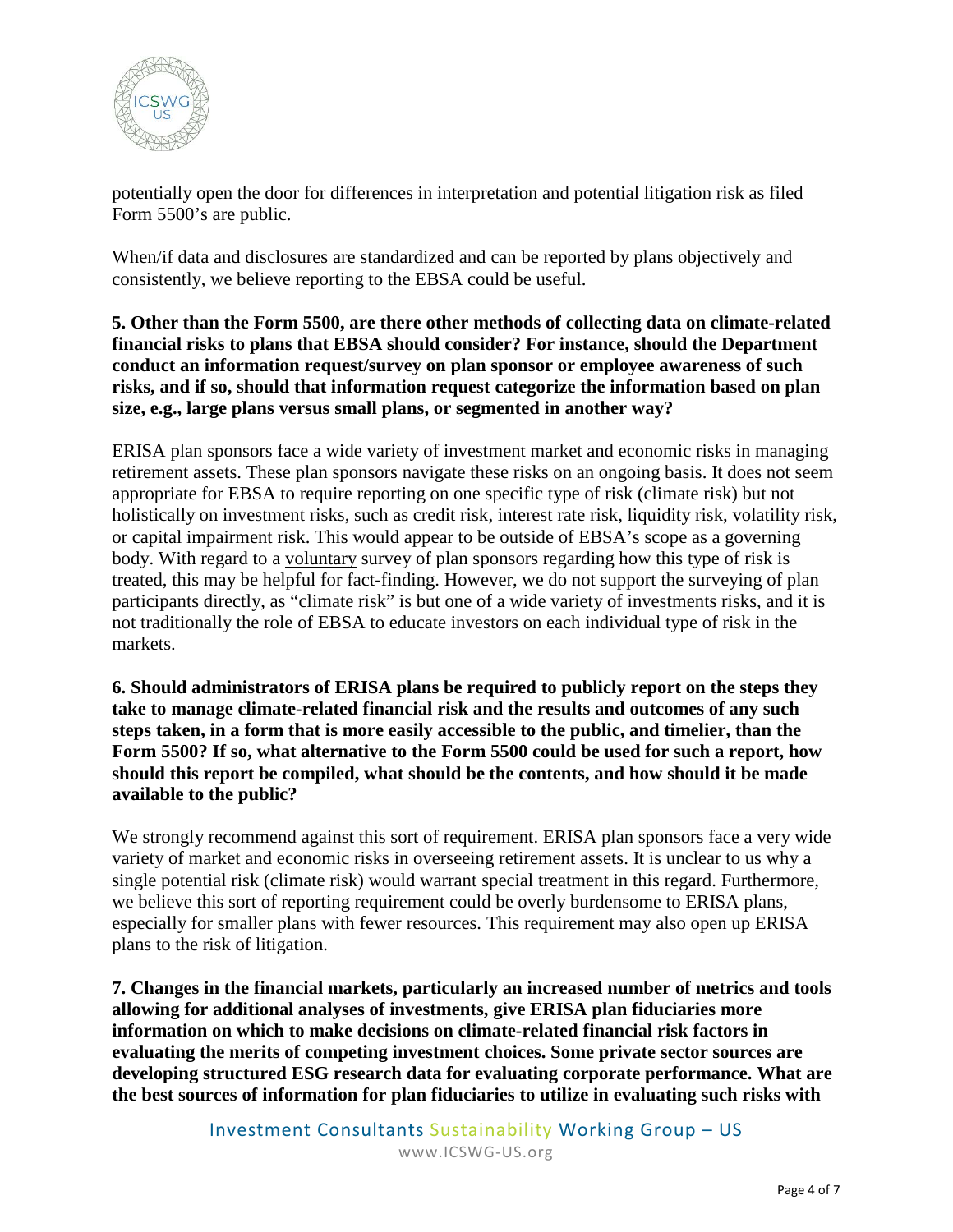

**respect to plan investments? Are there difficulties or challenges in obtaining such information or comparing information from different sources? If so, what is the source or sources of those difficulties or challenges, and what are the solutions?**  Currently there are several online resources, tools, and frameworks that are available for plan sponsors and investment managers to access ESG-related data. A few notable sources are: SASB Materiality maps, Sustainable Development Goals (including Targets and Metrics), Science-Based Targets initiative (SBTi), GIIN IRIS +, Impact Measurement Project (IMP), and Frameworks templates developed by the UN PRI. In addition to these resources, and by leveraging the efforts already conducted in Europe such as the EU Taxonomy, SFDR (Sustainable Finance Disclosure Requirement) and TCFD (Task Force for Climate-Related Financial Disclosures), practical insights can be gained to develop frameworks that are appropriate for the US-based plans.

With the increase in climate-related risks from both physical as well as transition risks, there is clearly a need for increasing access to information, standardization, and transparency. Materiality of ESG factors often vary by sector, public vs. private, and by the size of investment firms. While there is increased recognition for ESG disclosures and data, the lack of data standardization remains a key hurdle for its utilization and comparability. In addition, issues such as greenwashing, backward-looking data, self-reporting, self-selecting ESG key performance indicators (KPIs), and time-lag from collection to reporting reduce reliability of data. Finally, costs related to collecting, reporting, and implementing on this data can be a prohibitive factor for mid-small businesses and plans. It can lead to information asymmetry and restricted access. So, while the data needs to be comprehensive and informative, its reporting needs to stay manageable and cost-effective.

The long-term solutions should be to create a strategic and coordinated effort with global regulatory bodies to develop a minimum set of criteria or a common set of metrics that can be tracked and validated by an independent third-party auditor. Such metrics should capture the current data and track commitments towards governance and mitigation of future ESG risks.

**8. Do any guaranteed lifetime income products (e.g., annuities) help individuals efficiently mitigate the effects of at least some climate-related financial risk? If so, what mitigation measures do these products take? Would such products constitute a safe and efficient strategy to transfer climate-related financial risk from the participant/employee to the insurer/ guarantor? If so, should EBSA take steps to facilitate the inclusion of these products in ERISA-covered defined contribution plans? If so, what steps should be taken and what products should be considered, and why? Are there climate-focused annuities that plans could offer?**

The investment impact of climate-related financial risks remains uncertain, as entities including academic institutions, ESG research firms, asset managers, and consultants attempt to assess the forward-looking impact of climate change on both the global economy and on financial markets. There is no evidence to date that guaranteed income products such as annuities offer investors

> Investment Consultants Sustainability Working Group – US www.ICSWG-US.org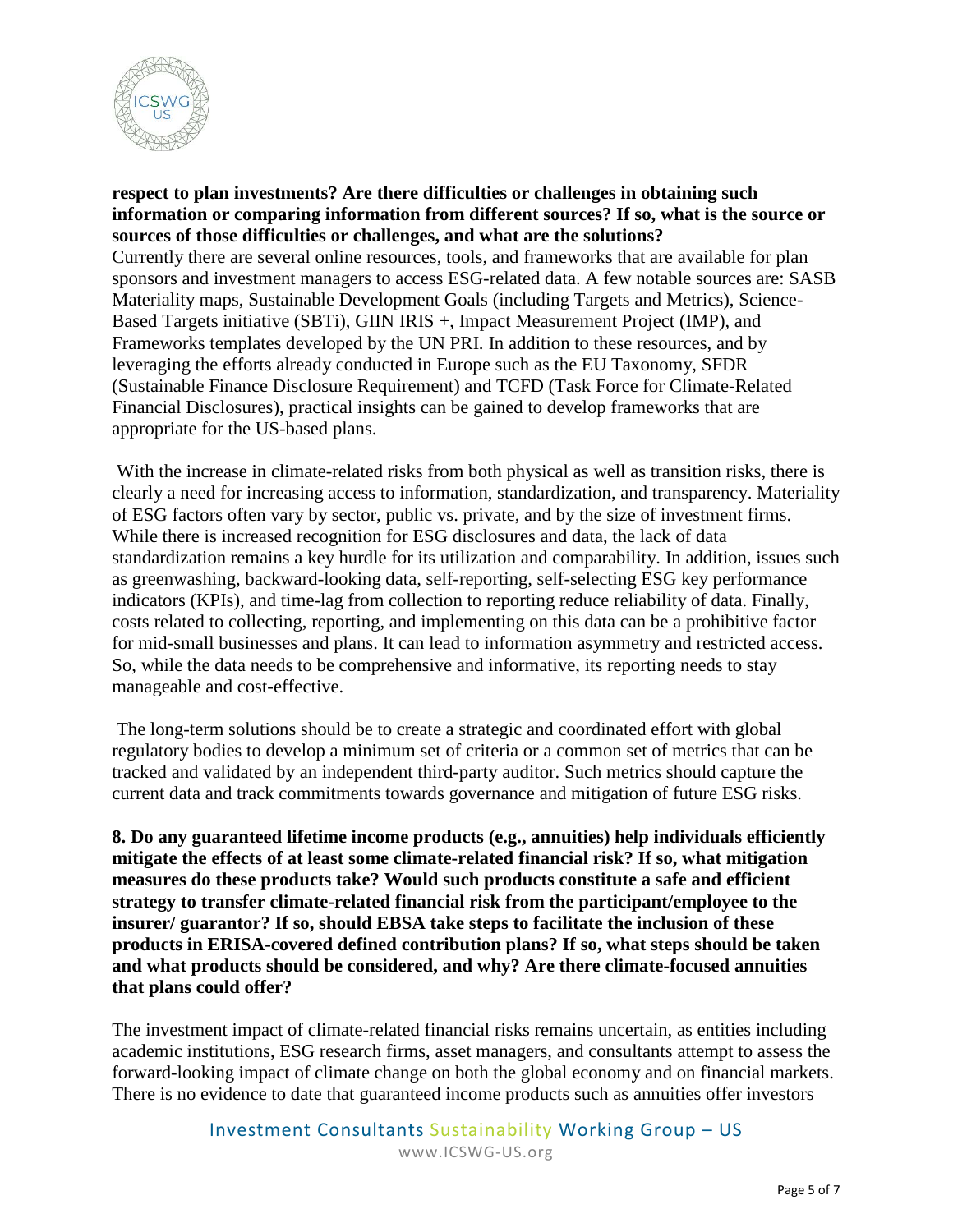

particular protection to the financial risks of climate change as insurance companies grapple with the same uncertainty as other institutional investors.

## **19. Are there any legal or regulatory impediments that hinder managers of investments held in savings and retirement arrangements not covered by ERISA, such as IRAs, from taking steps to mitigate against climate-related financial risks to those investments? Does the absence of prudence and loyalty obligations with respect to these arrangements leave them vulnerable to climate-related financial risks?**

In our view, there are no legal or regulatory impediments that hinder managers of investments held in non-ERISA plans from considering climate-related financial risks. The available investment options/vehicles available to non-ERISA plans are generally the same as ERISA plans, with the exception IRAs, 403(b)s and non-qualified plans that have a limited universe of vehicle options. However, plan sponsors of non-ERISA plans may make decisions regarding the investment options utilized by the plan that are not supportive of mitigating climate-related financial risks.

## **20. Should EBSA sponsor and publish research to improve data and analytics that ERISA plan fiduciaries could use to evaluate climate-related financial risks? If so, what research subjects should EBSA sponsor?**

We are supportive of EBSA sponsoring or publishing research of this nature. Specifically, EBSA might consider researching specifics regarding how to define "climate risk" in an investment context and how it might affect investors on a more granular level. As a multi-faceted, multigenerational issue, there is uncertainty about the impacts of climate change on markets, how this may impact asset valuations, and over what time horizon. Balanced and unbiased research may be helpful to shed light on the issue.

**21. Is there a need to educate participants, especially those responsible for making their own investment decisions in participant-directed individual account plans, about climaterelated financial risks? If yes, what role, if any, should EBSA play in sponsoring and providing such education? In addition, what efforts, if any, should EBSA make to coordinate with the Securities and Exchange Commission on its efforts to inform and protect investors, especially individual investors such as plan participants, from potentially misleading statements about fund adherence to policies that address climate-related financial risk (often referred to as ''greenwashing'')?** 

Yes, participant education on all financial risks, including but not limited to climate-related financial risks, is important to the success of individual's investment decision-making. EBSA should continue to promote clear disclosures, as it already does with the Principle Risk disclosures, that include any reasonably predictable financial risk a participant is exposed to based on the investment policies or objectives of an investment strategy. With that said, we do not believe it is EBSA's role to narrowly focus on any one discrete financial risk over another.

> Investment Consultants Sustainability Working Group – US www.ICSWG-US.org